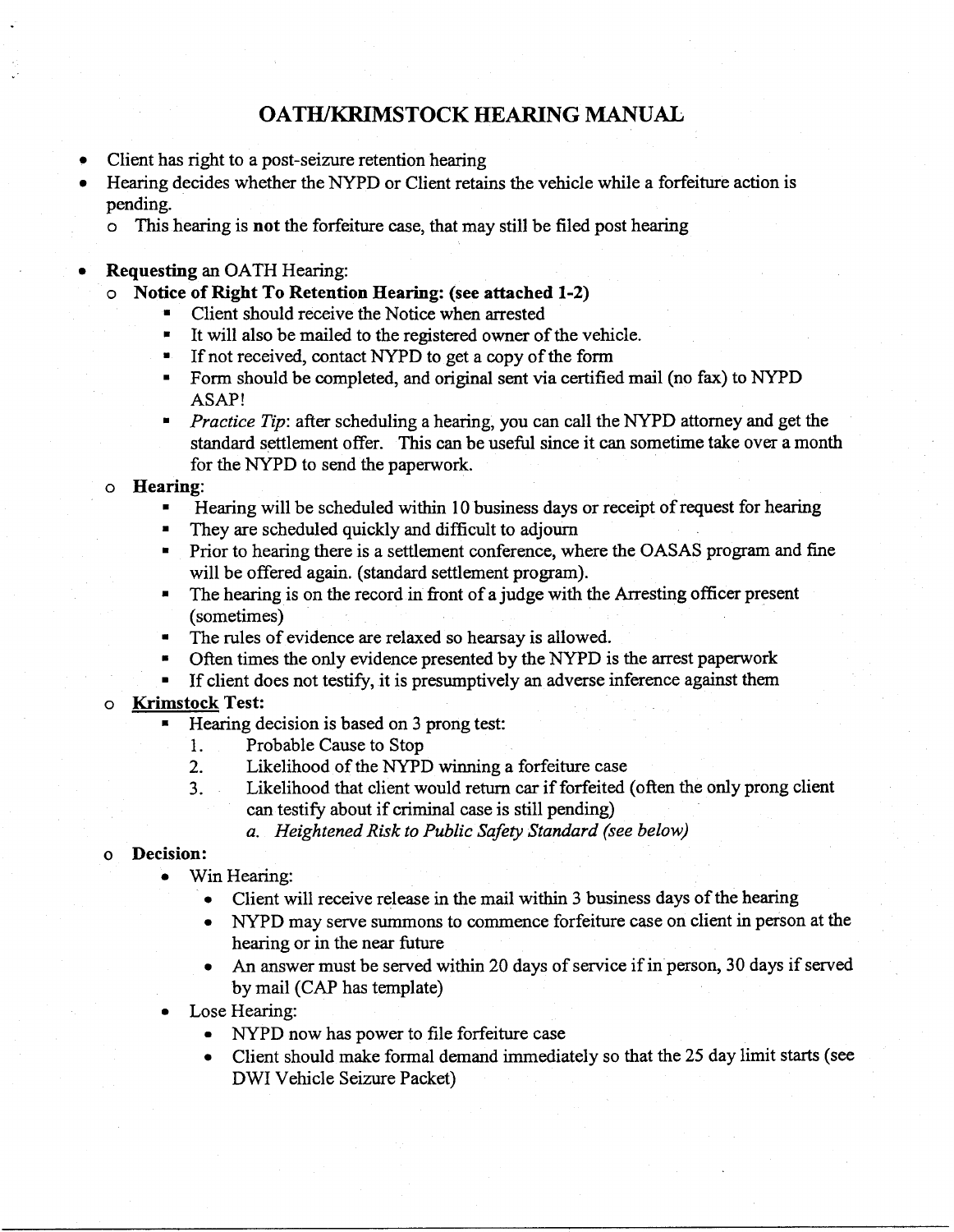## **Krimstock Prong** 3: **Heightened Risk to Public Safety Standard**

- **•** This is the prong most OATH hearings are decided upon
- The standard is merely whether there is a risk to the public in returning the vehicle to the defendant

#### Factors:

- There are various Positive and Negative Factors that are considered in making this decision. *o* The hearing decisions are comprised of a balance of many of the following things.
- **BAC:** The initial consideration is the BAC of the client when arrested:
	- o Generally, anything above a .15 is presumptively reckless so a client will lose an OATH hearing
		- See attached chart showing various BAC's and outcomes.

## • Incident:

- o A **narrative** of the incident will have **to** be provided if your client **testifies.**
- o Any of the following are negative:
	- Speeding
	- **Accidents**
	- Reckless Driving
	- Injuries
	- **- •** Medical Attention
	- Vehicle Damages
- *Arrest* **Charges:**
	- o Serious Felony Offenses are highly negative
	- o Criminal Possession of a loaded firearm
		- Substantial quantity of controlled substance
- Criminal **History:**
	- o No other criminal history is great positive factor in establishing a good character, law abiding defendant
	- o Prior DWI within a **recent time** period makes it almost impossible **to** win a hearing
	- o Any prior criminal history can be negative, though
- Driving Record:
	- o Prior **suspensions** are always considered negatively
- Employment:
	- o Positive work history again **shows** a hard working individual
- ROR:
	- o Being ROR's at arraignments **shows** strong community **ties**
- Return **of** the **car if** NYPD **wins** forfeiture **case:**
	- o Another consideration is if the car will be disposed of prior to the termination of a forfeiture case
	- o This turns on:
		- If car is registered in NY
		- If owner is in NY
		- Large/Small Resale Value of the Car.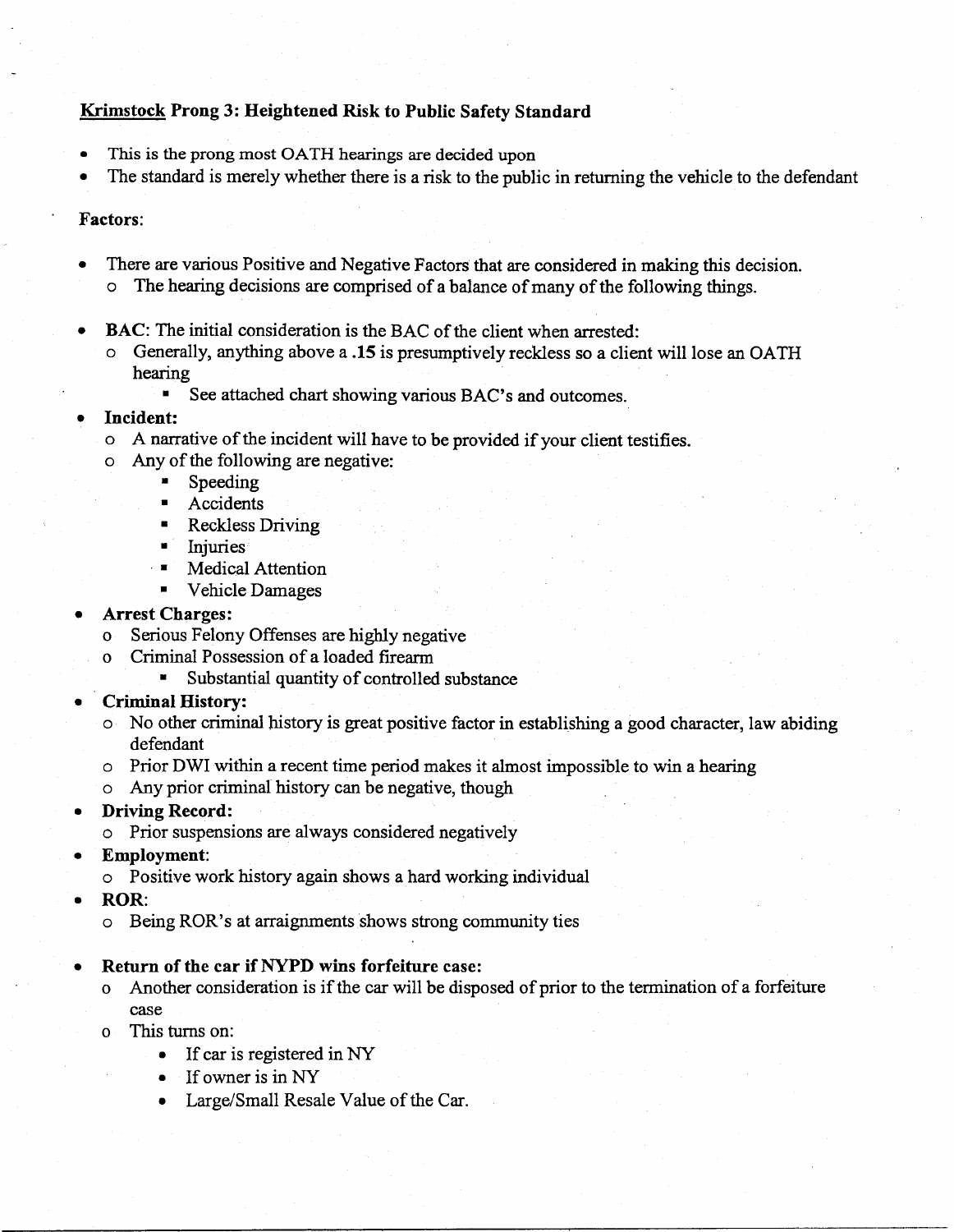| Positive/Negative | <b>Blood Alcohol</b> | Case       | Info                                                  |
|-------------------|----------------------|------------|-------------------------------------------------------|
| Positive          | .131%                | Williams   | First arrest for driving while intoxicated or         |
|                   |                      |            | impaired. Vehicle was stopped, wedged on              |
|                   |                      |            | top of traffic barrier.                               |
| Positive          | .150%                | Vanegas    | "Mere fact of a single arrest for operating a         |
|                   |                      |            | motor vehicle while intoxicated, without              |
|                   |                      |            | more, is insufficient to demonstrate a                |
|                   |                      |            | heightened risk to public safety."                    |
|                   |                      |            | Def was driving and swerving                          |
|                   |                      |            |                                                       |
| Positive          | .153%                | Jones      | -first DWI arrest, no criminal or unsafe              |
|                   |                      |            | driving record, court considered def's steady         |
|                   |                      |            | job.                                                  |
| Positive          | "dept failed to      | MacFarland | -first arrest; "all vehicles are at some risk of      |
|                   | offer test           |            | loss, theft or damage. Brief mention of               |
|                   | results into         |            | accident in police report. Minor accident             |
|                   | evidence" but        |            | does not demonstrate heightened risk to               |
|                   | respondent           |            | public                                                |
|                   | conceded it          |            | - BUT "a very high BAL might show a                   |
|                   | was "high"           |            | recklessness behind the wheel that would              |
|                   |                      |            | substantially heighten the risk to both the           |
|                   |                      |            | public and the preservation of the vehicle."          |
|                   |                      |            |                                                       |
| Positive          | Field sobriety       | Javier     | First and only arrest. Car accident $\rightarrow$ def |
|                   | was .156,            |            | sideswiped another car. "impressed me with            |
|                   | breathalyzer         |            | solid roots in the community." Two jobs, six          |
|                   | later showed         |            | kids.                                                 |
|                   | .14                  |            |                                                       |
| Positive          | Declined             | Dalley     | Accident, half-bottle of rum in seat, no prior        |
|                   | breathalyzer         |            | arrests or convictions                                |
| Positive          | Reckless             | Fung       | First arrest, cites MacFarland. One prior             |
|                   | driving and          |            | arrest for "federal charges of stolen                 |
|                   | reckless             |            | property" didn't indicate disposition. Def            |
|                   | endangerment         |            | also admitted prior accidents too.                    |
| Positive          | Underlying is        | Arnold     | "commission of a crime, without more, is              |
|                   | gun                  |            | not enough to satisfy this requirement [to            |
|                   | possession, not      |            | prove the heightened risk of public safety.]          |
|                   | <b>DUI</b>           |            |                                                       |
| Positive          | -possession of       | Jones      | Had prior convictions (mostly                         |
|                   | weapon in 3rd        |            | misdemeanors). Protecting son from other              |
|                   |                      |            | son. Considered respondent's demeanor-                |
|                   |                      |            | remorseful—and substance of testimony to              |
|                   |                      |            | determine that he doesn't pose heightened             |
|                   |                      |            | risk to public.                                       |
| Negative          | .126                 | Busgit     | Felony conviction, prior DWI, 1 year license          |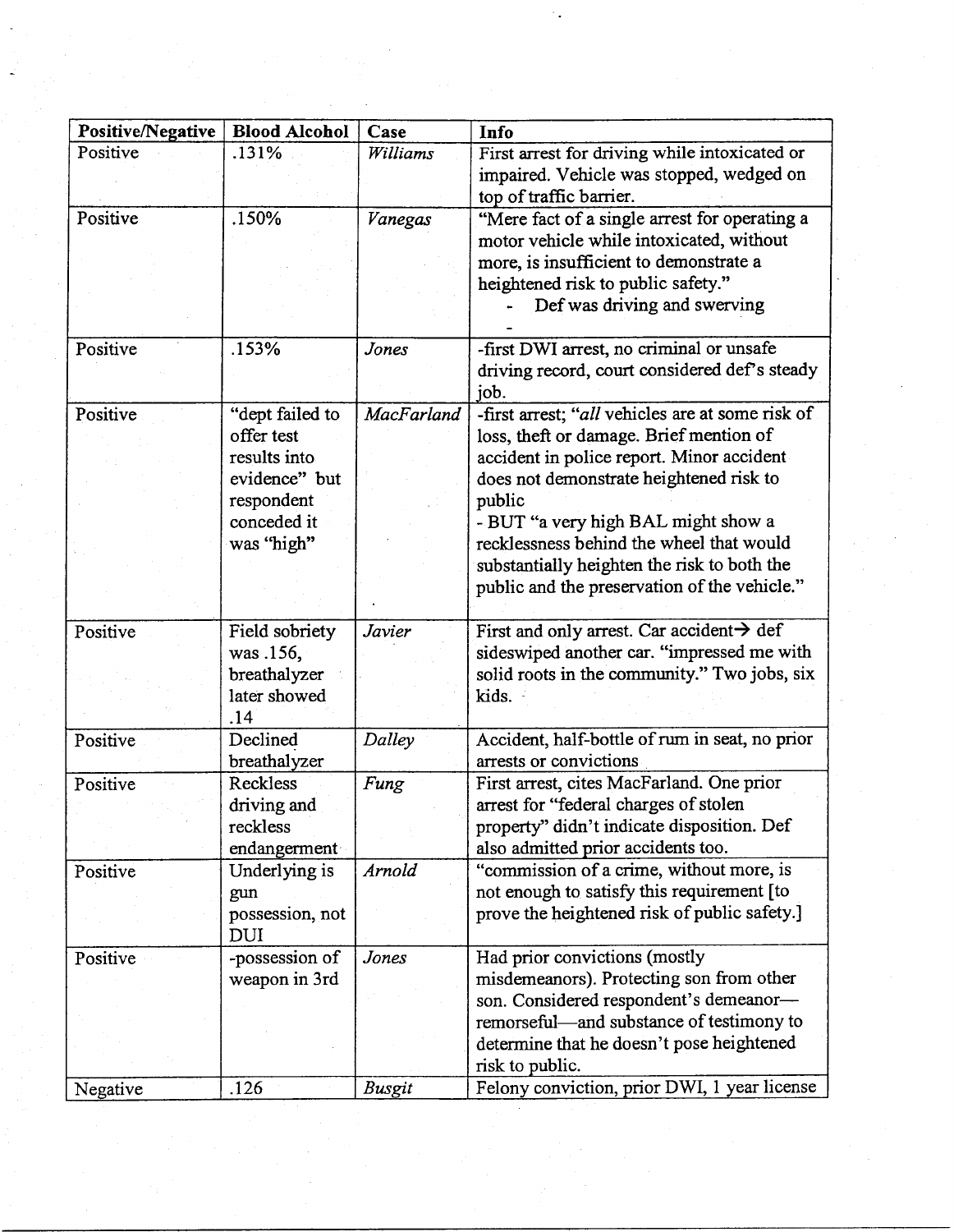|          |                 |            | revocation, registered in FL                           |
|----------|-----------------|------------|--------------------------------------------------------|
| Negative | .207            | Serrano    | Passenger had approached cop to ask for                |
|          | .239            |            | directions.                                            |
| Negative | .22             | Cevallos   | Accident, out of state registration. "over             |
|          |                 |            | .20% displays a complete disregard for his             |
|          |                 |            | safety, the safety of passengers and the               |
|          |                 |            | safety of the public."                                 |
| Negative | .126            | Solomon    | Suspended license at time of arrest. PO                |
|          |                 |            | found def slumped over wheel, ignition                 |
|          |                 |            | running.                                               |
| Negative | CPCS, CPW,      | Rice       | Ran a red, found 74 bags of coke, a loaded             |
|          | marijuana and   |            | .45 handgun and two bags of marijuana.                 |
|          | failure to obey |            | Prior DWI arrest (pg to violation) and an              |
|          | traffic signal  |            | assault conviction, and a robbery arrest $\rightarrow$ |
|          |                 |            | criminal history + serious nature of these             |
|          |                 |            | charges $=$ HPS risk                                   |
| Negative | Robbery (1st    | Van Rossum | Def used his vehicle to flee scene of crime!           |
|          | and 2nd deg),   |            | Possession of loaded firearm relates directly          |
|          | CPW 2nd,        |            | to public safety.                                      |
|          | menacing 2nd    |            |                                                        |
|          |                 |            |                                                        |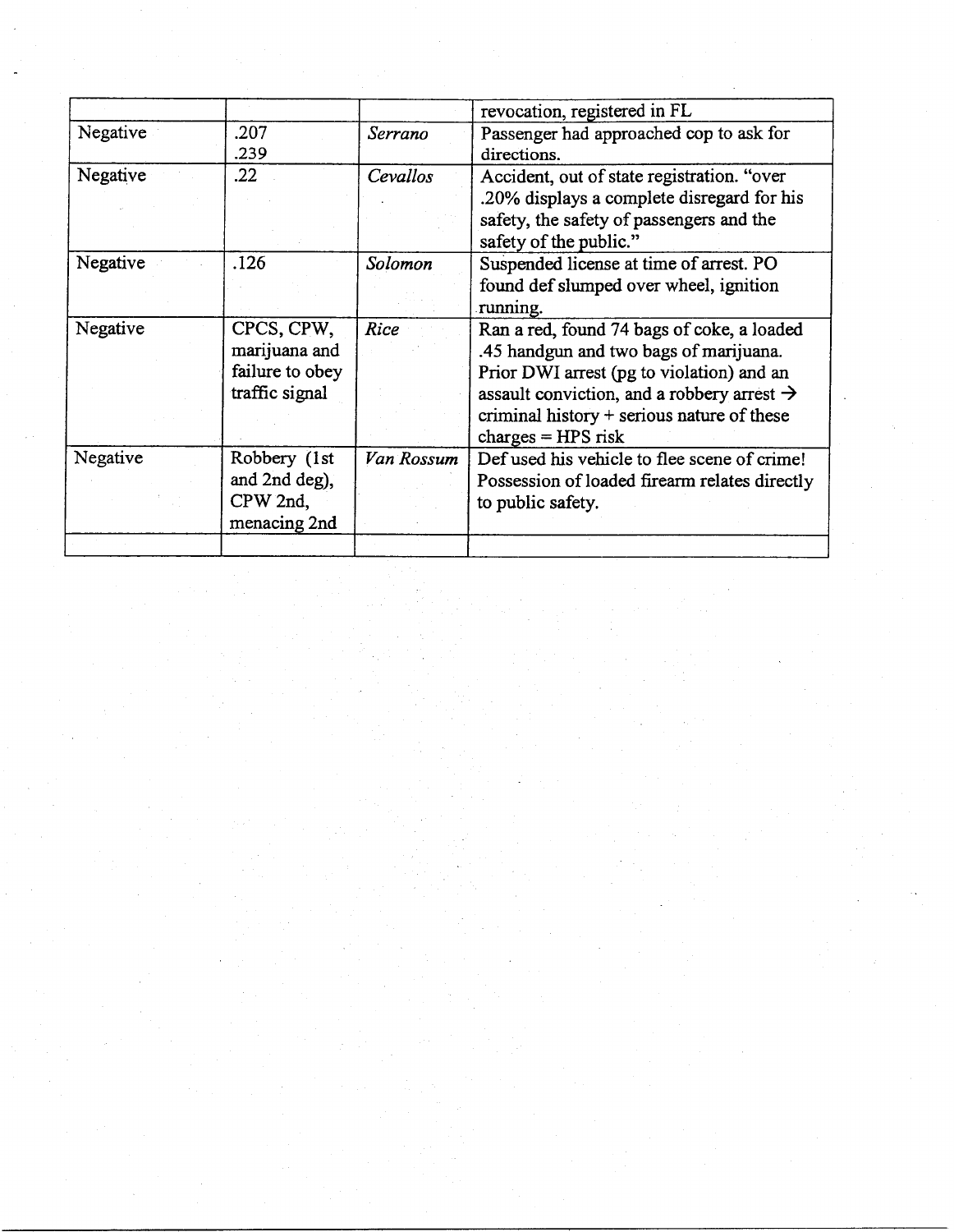

POLICE DEPARTMEN **LEGAL BUREAU** RCEMENT UNIT 2 LAFAYETTE STREET-5th Floor NEW YORK, N.Y. 10007-1307

Dear Vehicle Owner:

Enclosed is a Notice of Right to Hearing Regarding Seized Vehicle. If you want a hearing as described in the enclosed Notice, it is necessary that you thoroughly complete and mail the attached form, or return it in person, to the Vehicle Seizure Unit at the above address. Please read the form carefully. You might of course, also consider consulting legal counsel if you have not already done so.

Whether or not you indicate that you want a hearing by returning the attached form, the Property Clerk of the New York City Police Department may be willing to settle its claim against the vehicle. If it is, a letter outlining the terms of the settlement will be sent to you shortly. If you do not receive such a letter within ten days after receipt of this notice, please call the Vehicle Seizure Unit at (917) 454-1111. When you call please have available the seizure number of your. vehicle which is listed on the top of the enclosed form. Thank you for your consideration in this matter.

Vehicle Seizure Unit

inse 245-46 (fier, 1

COURTESY RESPECT · PROFESSIONALISM Website: http://nyc.gov/nypd